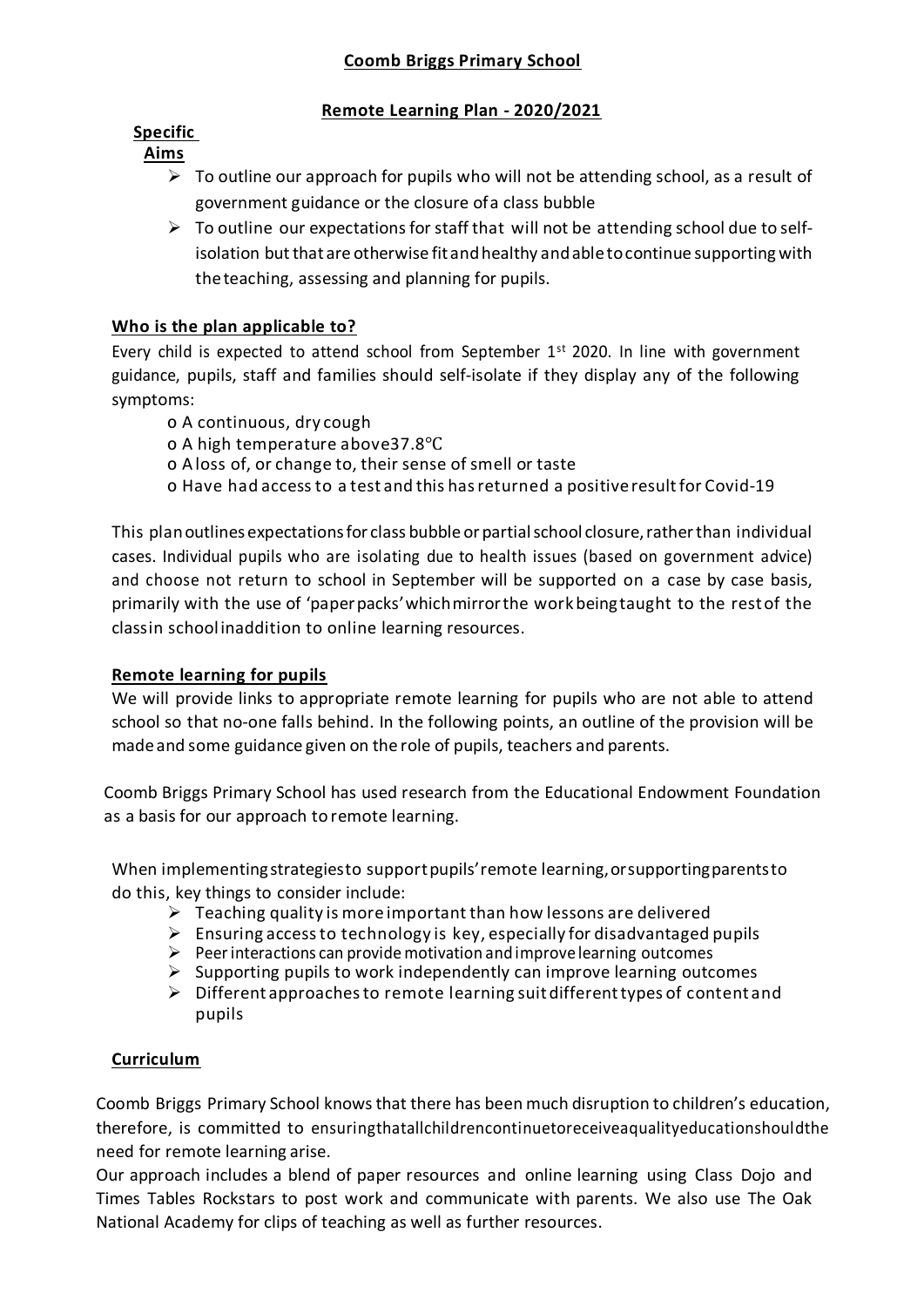The remote learning set for children will be in line with the learning that would take place in the classroom so the teachers will provide resources that deliver the main aspects of the curriculum plan; this includes Relationship and Health Education.

The remote learning set by the teachers will follow the long-term curriculum plan for their class so that children can continue to access the relevant curriculum for their year and keep up.

Teachers will provide adapted learning resources for children with additional learning needs, i.e. SEND or where English is an additional language.

The governors and senior leadership team at Coomb Briggs Primary School are fully aware that these are exceptional times and each family is unique, because of this will approach remote learning in way which suits their individual needs. We realise that the circumstances that cause our school to close will affect families in a number of ways. In our planning and expectations, we are aware of the need for flexibility from all sides:

- $\triangleright$  parents may be trying to work from home so access to technology as a family maybe limited;
- $\triangleright$  parents may have two or more children trying to access technology and need to prioritise the needs of young people studying towards GCSE/A Level accreditation.

### **Teacher expectations**

Teachers will plan lessons that link directly to the curriculum focus for that year group and will provide resources to support tasks for home learners. Work will be posted on the class's Dojo page by 9.00am on a Monday morning. Work will be added daily in order to ensure progression and continuity. Teachers will also monitor the page daily and ensure that it is kept up to date and respond to any queries in a timely manner. Feedback will be given daily to work completed and uploaded remotely. There is a teacher and a TA linked to each class who are expected to be online throughout school hours to answer and support this learning.

The information will contain:

- all website links needed to access home learning resources along with clear information aboutthe learning forthat week.
- This will include reference to daily tasks for relevant subjects
- a curriculum map which details home learning for subjects otherthan English and maths
- Linksto daily English activities
- Links to daily Maths activities
- Worksheets to accompany lessons will be available to download or for parentsto collect from the school office in a socially distant way.
- Plans will be uploaded as PDF rather than word so that they are accessible on all platforms for parents to download
- ➢ Staff will add these resources to their class webpage electronically and it will be the responsibility of familiesto print/use these resources at home (or contact the school to ask for a 'paper pack')
- $\triangleright$  Teachers will respond promptly, within reason, to requests for support from families at home. This shouldbedone via the Class Dojo website using their messenger service.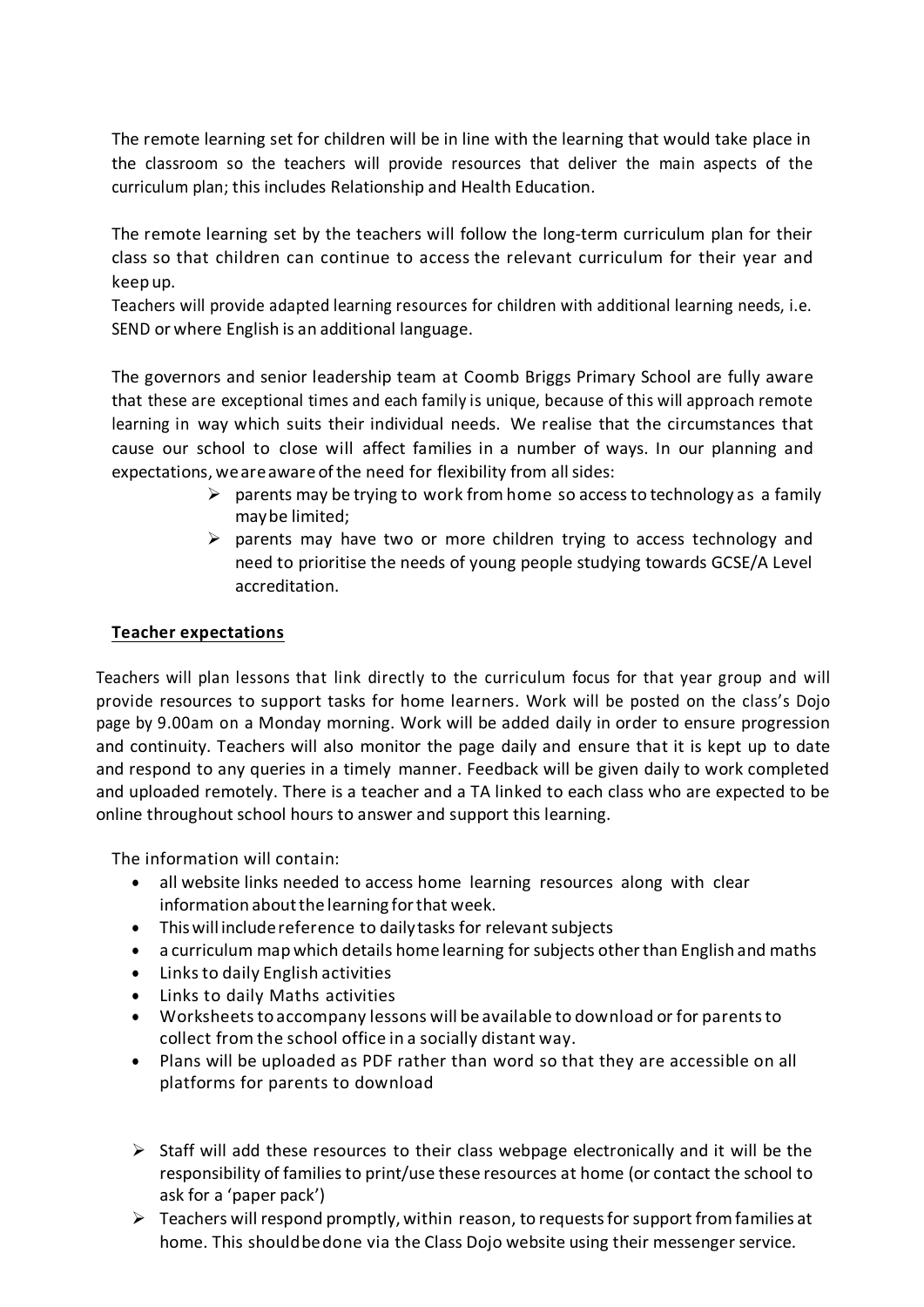- $\triangleright$  Teachers will make sure all children and parents have access to logins by inviting them to log in and then having a follow up phone call should they not accessit.
- $\triangleright$  Teachers will ensure that any children who have additional needs are catered for individually and work will be set at an appropriate level. If the children cannot access remote learning via an electronic device we would encourage the parents to contact school and discuss this so that we can plan a way forward on an individual basis and provide paper based work and activities.

### **Family (pupil/parent/carers):**

- $\triangleright$  Where possible, it is beneficial for young people to maintain a regular and familiar routine. Coomb Briggs Primary School recommend that each 'school day' maintains structure. A suggested timetable will be made available on the relevant class web page as a guide. This includes regular bedtimes and daily reading for pleasure.
- ➢ For KS1 there will be 3 hours a day of learning set and for KS2 there will be 4 hours. Children will be encouraged to complete as much work as possible from the learning set.
- $\triangleright$  If a class bubble is isolated, the children will be sent home with their home reading book in addition to their English and maths books; this is so that work that children complete at home can be kept safe, ideally in their exercise books, and can be brought back to school when safe to do so.
- $\triangleright$  Should anything be unclear in the work that is set, parents can communicate with class teachers via Class Dojo or by contacting the school office. They should make clear which year group and subject the question relates to.
- $\triangleright$  We encourage parents to support their children's work, by viewing the work set together, and then making appropriate plans to complete the work. This can include finding an appropriate place to work and, to the best of their ability, supporting pupils with work encouraging them to work with good levels of concentration.
- $\triangleright$  Every effort will be made by staff to ensure that work is set promptly on appropriate platforms but school cannot guarantee that the chosen platforms will work on all devices. Should accessing work be an issue, parents should contact school promptly and alternative solutions will be made available (e.g. paper copies of work). These will be discussed on case-to-case basis.

To establish which families may need further support or access to IT equipment, school leaders will survey parentssothat any potential barriersto children accessing online learning can be addressed as soon as possible.

The school has several laptops, dongles and data only SIM cards which are available for use by the children during lockdown and remote learning. A 'loan contract' has been drawn up so that parents can sign to say they have received the device and will return it once we are back to school as normal (apart from the SIM cards).

To help parents to feel confident when helping their child to accessremote learning, teachers and leaders will be able to support parents using class Dojo if there are any problems.